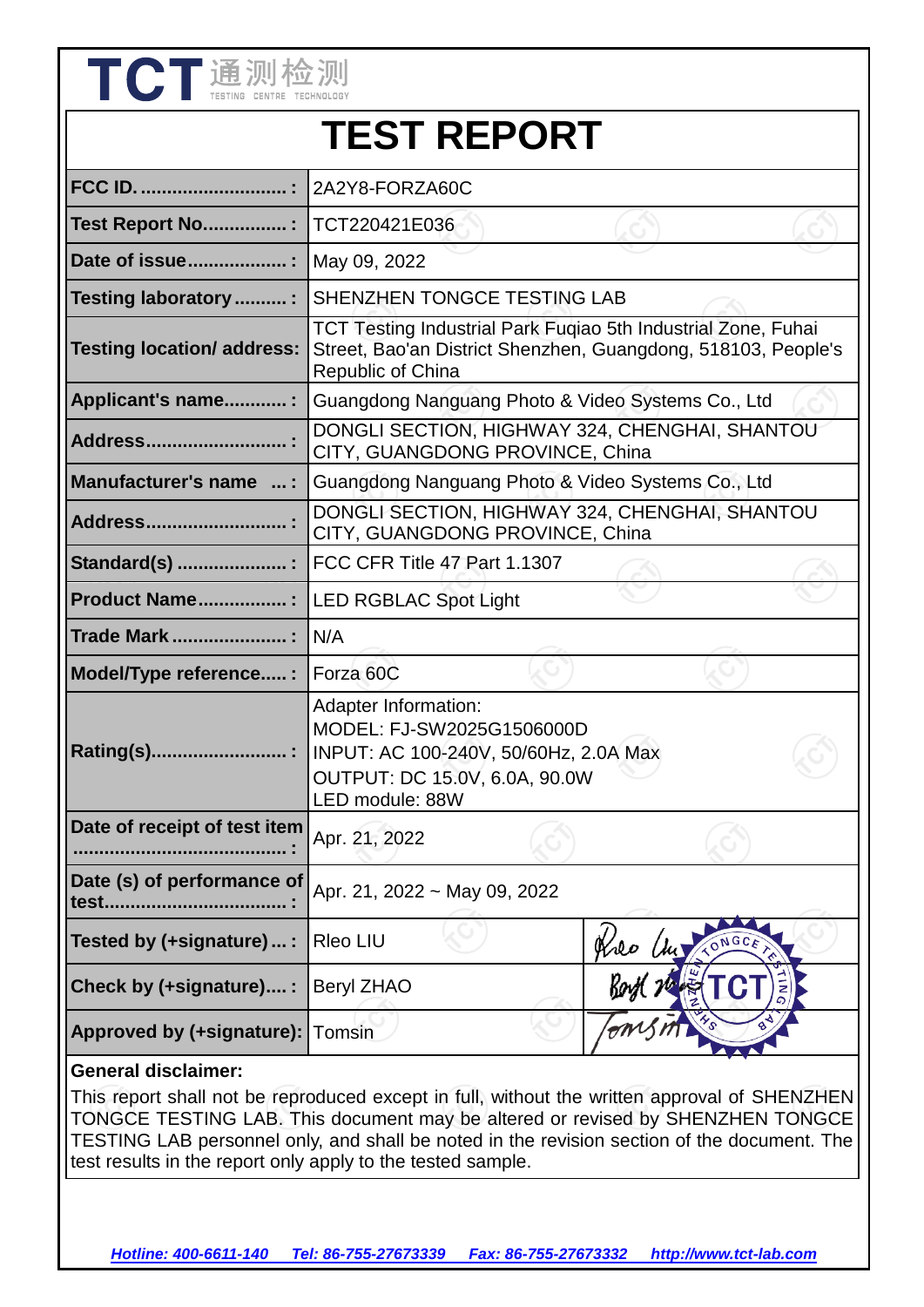#### Report No.: TCT220421E036

# **Table of Contents**

**TCT** 通测检测

|  |  | 6 |
|--|--|---|

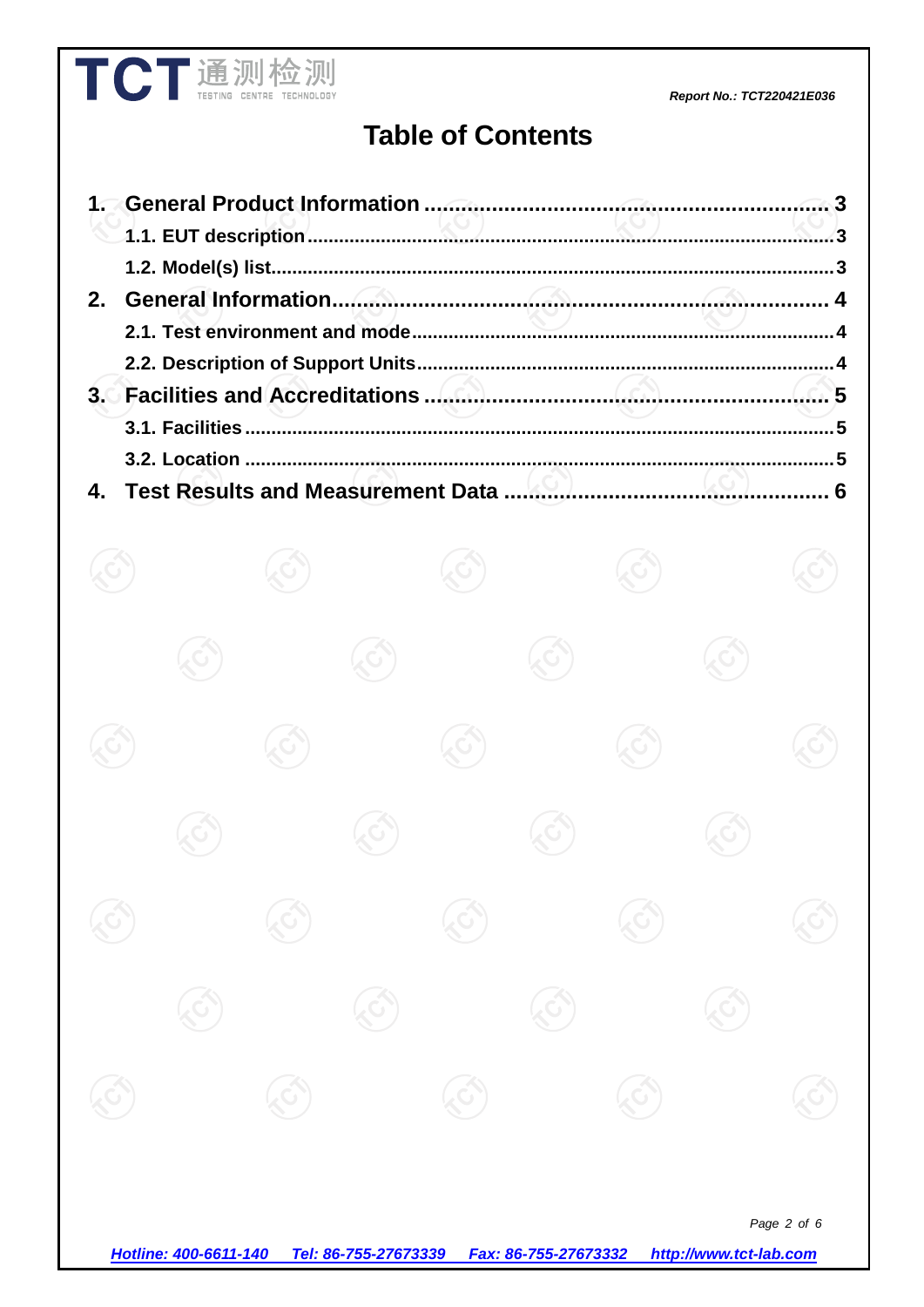

# **1. General Product Information**

### **1.1. EUT description**

| Product Name                          | <b>LED RGBLAC Spot Light</b>                                                                                                                          |  |
|---------------------------------------|-------------------------------------------------------------------------------------------------------------------------------------------------------|--|
| Model/Type reference Forza 60C        |                                                                                                                                                       |  |
| Sample Number                         | TCT220421E025-0101                                                                                                                                    |  |
| Operation Frequency : 2402MHz~2480MHz |                                                                                                                                                       |  |
| <b>Modulation Type.</b>               | <b>GFSK</b>                                                                                                                                           |  |
| <b>Antenna Type.</b>                  | PCB Antenna                                                                                                                                           |  |
| Antenna Gain                          | 2dBi                                                                                                                                                  |  |
| <b>Rating(s).</b>                     | Adapter Information:<br>MODEL: FJ-SW2025G1506000D<br>INPUT: AC 100-240V, 50/60Hz, 2.0A Max<br><b>OUTPUT: DC 15.0V, 6.0A, 90.0W</b><br>LED module: 88W |  |

Note: The antenna gain listed in this report is provided by applicant, and the test laboratory is not responsible for this parameter.

### **1.2. Model(s) list**

None.

*Page 3 of 6* 

*Hotline: 400-6611-140 Tel: 86-755-27673339 Fax: 86-755-27673332 http://www.tct-lab.com*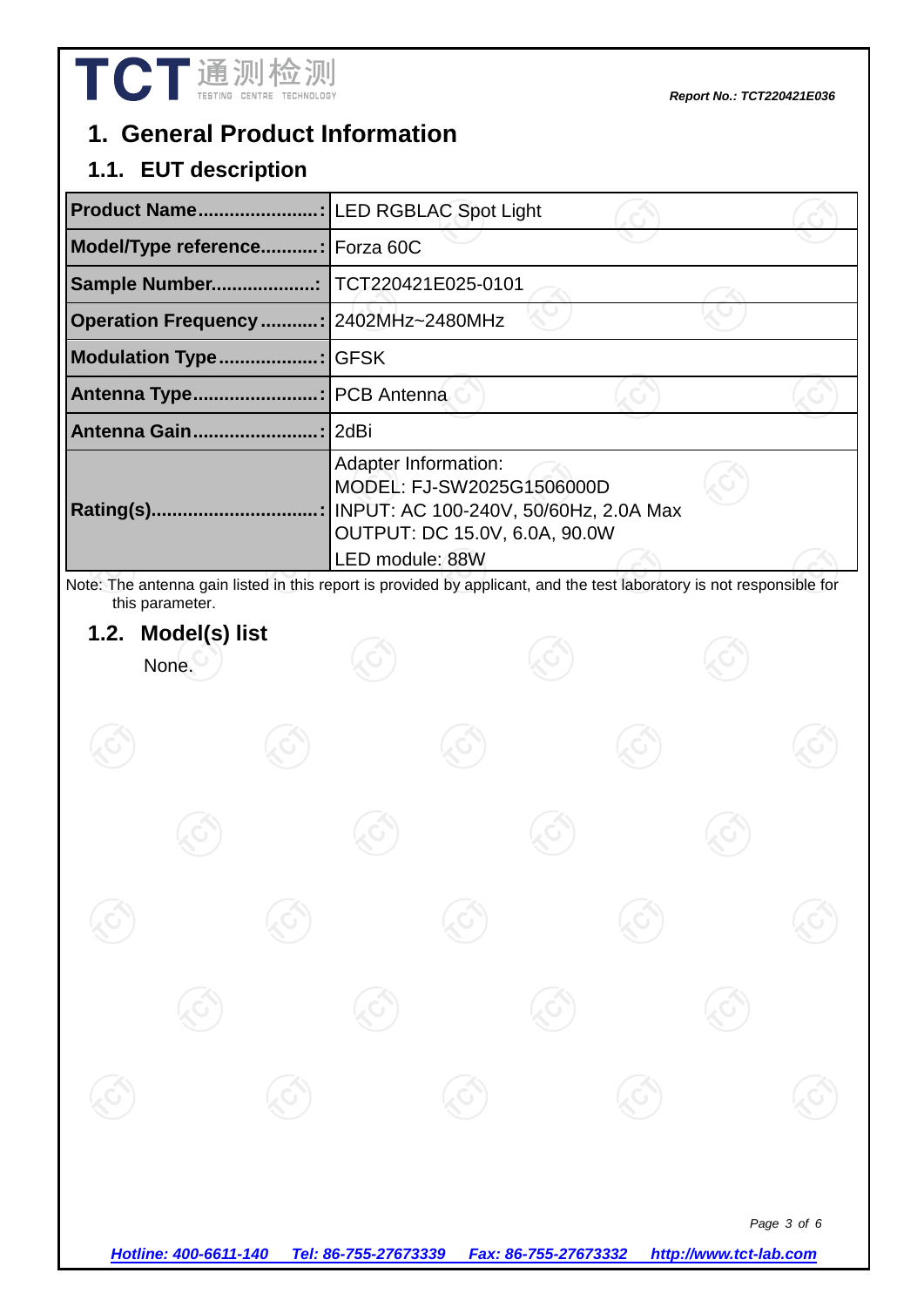# **2. General Information**

#### **2.1. Test environment and mode**

| <b>Item</b>                            | Normal condition |                                                           |  |  |  |
|----------------------------------------|------------------|-----------------------------------------------------------|--|--|--|
| <b>Temperature</b>                     |                  | $+25^{\circ}$ C                                           |  |  |  |
| Voltage                                |                  | AC 120V/60Hz                                              |  |  |  |
| <b>Humidity</b>                        |                  | 56%                                                       |  |  |  |
| <b>Atmospheric</b><br><b>Pressure:</b> |                  | 1008 mbar                                                 |  |  |  |
| <b>Test Mode:</b>                      |                  |                                                           |  |  |  |
| Engineering<br>mode:                   |                  | Keep the EUT in continuous transmitting by select channel |  |  |  |
|                                        |                  |                                                           |  |  |  |

# **2.2. Description of Support Units**

The EUT has been tested as an independent unit together with other necessary accessories or support units. The following support units or accessories were used to form a representative test configuration during the tests.

| <b>Equipment</b> | <b>Model No.</b> | <b>Serial No.</b> | <b>FCC ID</b> | <b>Trade Name</b> |
|------------------|------------------|-------------------|---------------|-------------------|
|                  |                  |                   |               |                   |
| $\mathbf{A}$     |                  |                   |               |                   |

*Note:* 

- *1. All the equipment/cables were placed in the worst-case configuration to maximize the emission during the test.*
- *2. Grounding was established in accordance with the manufacturer's requirements and conditions for the intended use.*
- *3. For conducted measurements (Output Power, 20dB Occupied Bandwidth, Carrier Frequencies Separation, Hopping Channel Number, Dwell Time, Spurious Emissions), the antenna of EUT is connected to the test equipment via temporary antenna connector, the antenna connector is soldered on the antenna port of EUT, and the temporary antenna connector is listed in the Test Instruments.*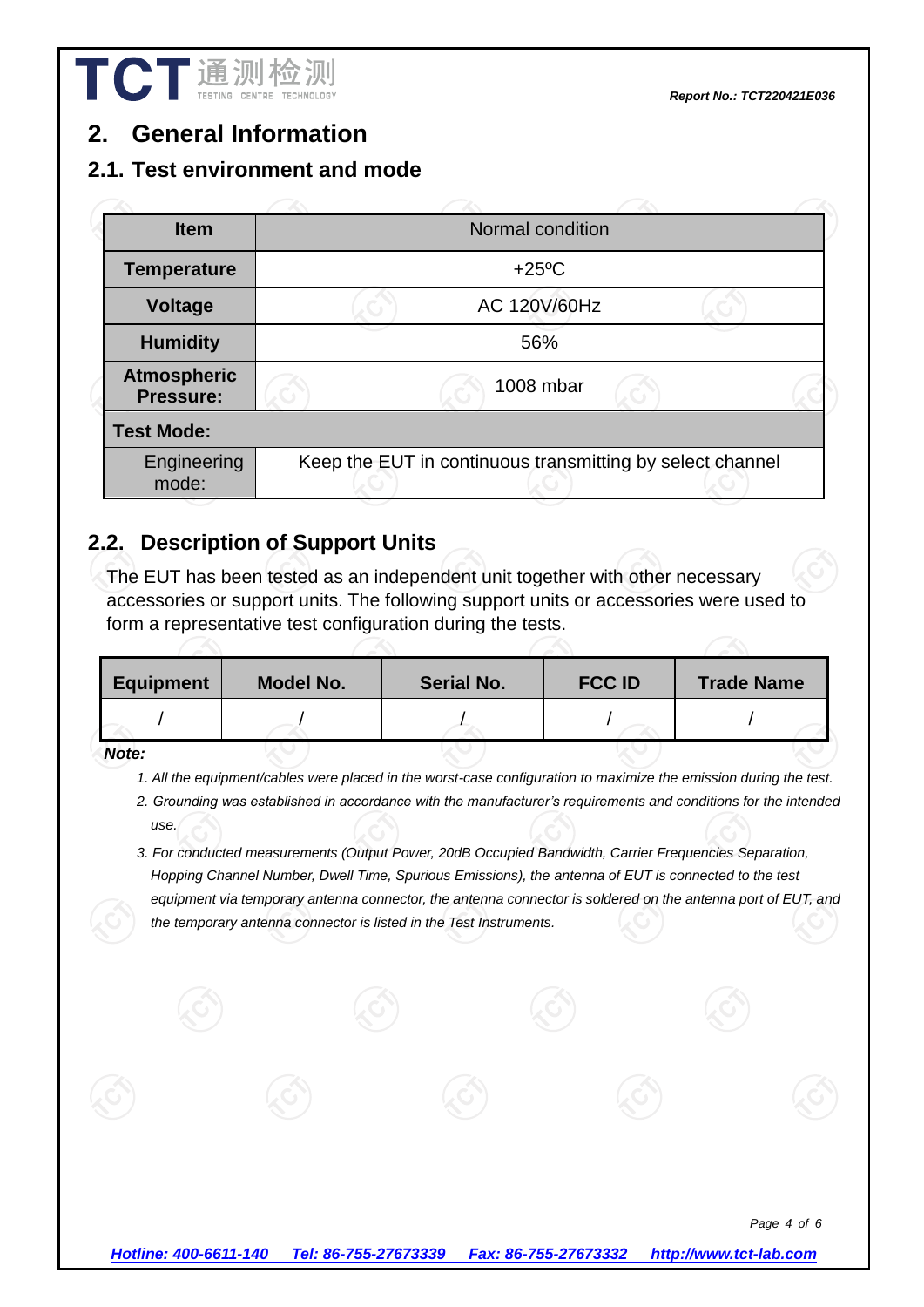

# **3. Facilities and Accreditations**

### **3.1. Facilities**

The test facility is recognized, certified, or accredited by the following organizations:

● FCC - Registration No.: 645098

SHENZHEN TONGCE TESTING LAB

Designation Number: CN1205

The testing lab has been registered and fully described in a report with the (FCC) Federal Communications Commission. The acceptance letter from the FCC is maintained in our files.

- IC Registration No.: 10668A-1
	- SHENZHEN TONGCE TESTING LAB
	- CAB identifier: CN0031

The testing lab has been registered by Certification and Engineering Bureau of Industry Canada for radio equipment testing.

# **3.2. Location**

### SHENZHEN TONGCE TESTING LAB

Address: TCT Testing Industrial Park Fuqiao 5th Industrial Zone, Fuhai Street, Bao'an District Shenzhen, Guangdong, 518103, People's Republic of China TEL: +86-755-27673339